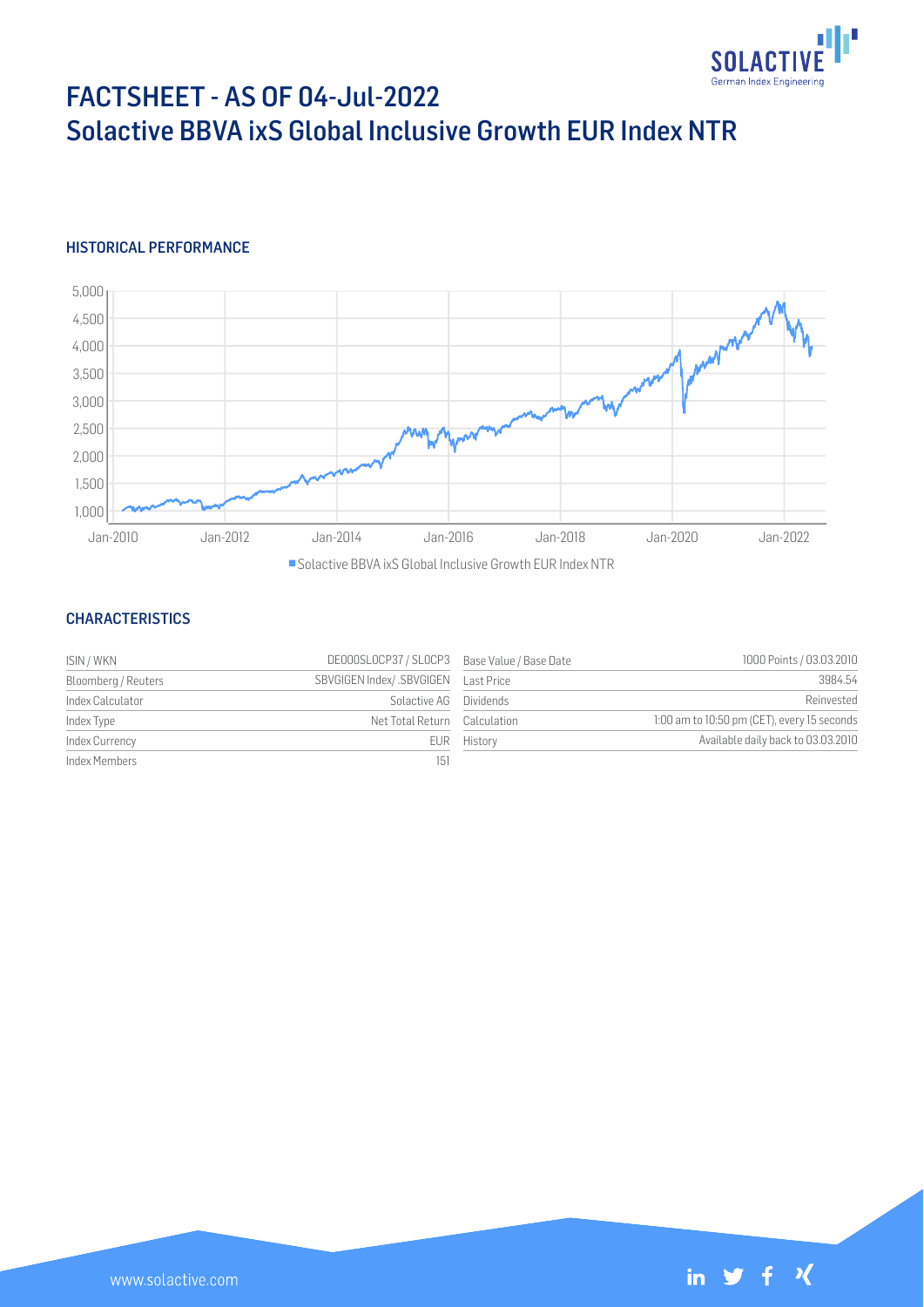

## FACTSHEET - AS OF 04-Jul-2022 Solactive BBVA ixS Global Inclusive Growth EUR Index NTR

### **STATISTICS**

| <b>EUR</b>         | 30D      | 90D        | 180D       | 360D                  | <b>YTD</b> | Since Inception       |
|--------------------|----------|------------|------------|-----------------------|------------|-----------------------|
| Performance        | -4.05%   | $-10.96\%$ | $-15.47\%$ | $-10.37\%$            | $-16.57%$  | 298.45%               |
| Performance (p.a.) |          |            |            |                       |            | 11.86%                |
| Volatility (p.a.)  | 19.64%   | 17.75%     | 17.37%     | 14.40%                | 17.17%     | 13.46%                |
| High               | 4171.71  | 4475.19    | 4713.93    | 4808.99               | 4781.37    | 4808.99               |
| Low                | 3804.51  | 3804.51    | 3804.51    | 3804.51               | 3804.51    | 987.78                |
| Sharpe Ratio*      | $-1.98$  | $-2.08$    | $-1.63$    | $-0.69$               | $-1.72$    | 0.92                  |
| Max. Drawdown      | $-8.80%$ | $-14.99%$  | $-19.29%$  | $-20.89%$             | $-20.43\%$ | $-29.27%$             |
| VaR 95 \ 99        |          |            |            | $-28.0\%$ \ $-39.6\%$ |            | $-21.2\%$ \ $-39.1\%$ |
| CVaR 95 \ 99       |          |            |            | $-35.5\%$ \ $-46.6\%$ |            | $-32.8\%$ \ $-55.4\%$ |

\* Up to 31 December 2021, ex-post Sharpe ratios use as input for the risk free rate term the London Inter-Bank Offered rates in the respective currencies of the index and at a term equal to the observation period. From 3 J 2022 onwards, Sharpe ratios will be / are calculated using as reference risk free rate input the overnight replacement rate for these currencies, namely SONIA (for GBP), SOFR (for USD) and EURIBOR Overnight (for EUR).

#### COMPOSITION BY CURRENCIES



## COMPOSITION BY COUNTRIES



# TOP COMPONENTS AS OF 04-Jul-2022

| Company           | Ticker                | Country | Currency   | Index Weight (%) |
|-------------------|-----------------------|---------|------------|------------------|
| SEVERN TRENT PLC  | <b>SVT LN Equity</b>  | GB      | GBP        | 2.80%            |
| <b>VERBUND AG</b> | VER AV Equity         | AT      | <b>EUR</b> | 2.59%            |
| ORSTED A/S        | ORSTED DC Equity      | DK      | <b>DKK</b> | 2.49%            |
| <b>TERNA SPA</b>  | <b>TRN IM Equity</b>  |         | <b>EUR</b> | 2.37%            |
| EDP RENOVAVEIS SA | <b>EDPR PL Equity</b> | ES      | <b>EUR</b> | 2.05%            |
| <b>SNAM SPA</b>   | <b>SRG IM Equity</b>  |         | <b>EUR</b> | 2.04%            |
| ASTRAZENECA PLC   | AZN LN Equity         | GB      | GBP        | 1.90%            |
| RELX PLC          | <b>REL LN Equity</b>  | GB      | GBP        | 1.83%            |
| NOVO NORDISK A/S  | NOVOB DC Equity       | DK      | <b>DKK</b> | 1.69%            |
| SAMPO OYJ CLASS A | SAMPO FH Equity       |         | <b>EUR</b> | 1.40%            |